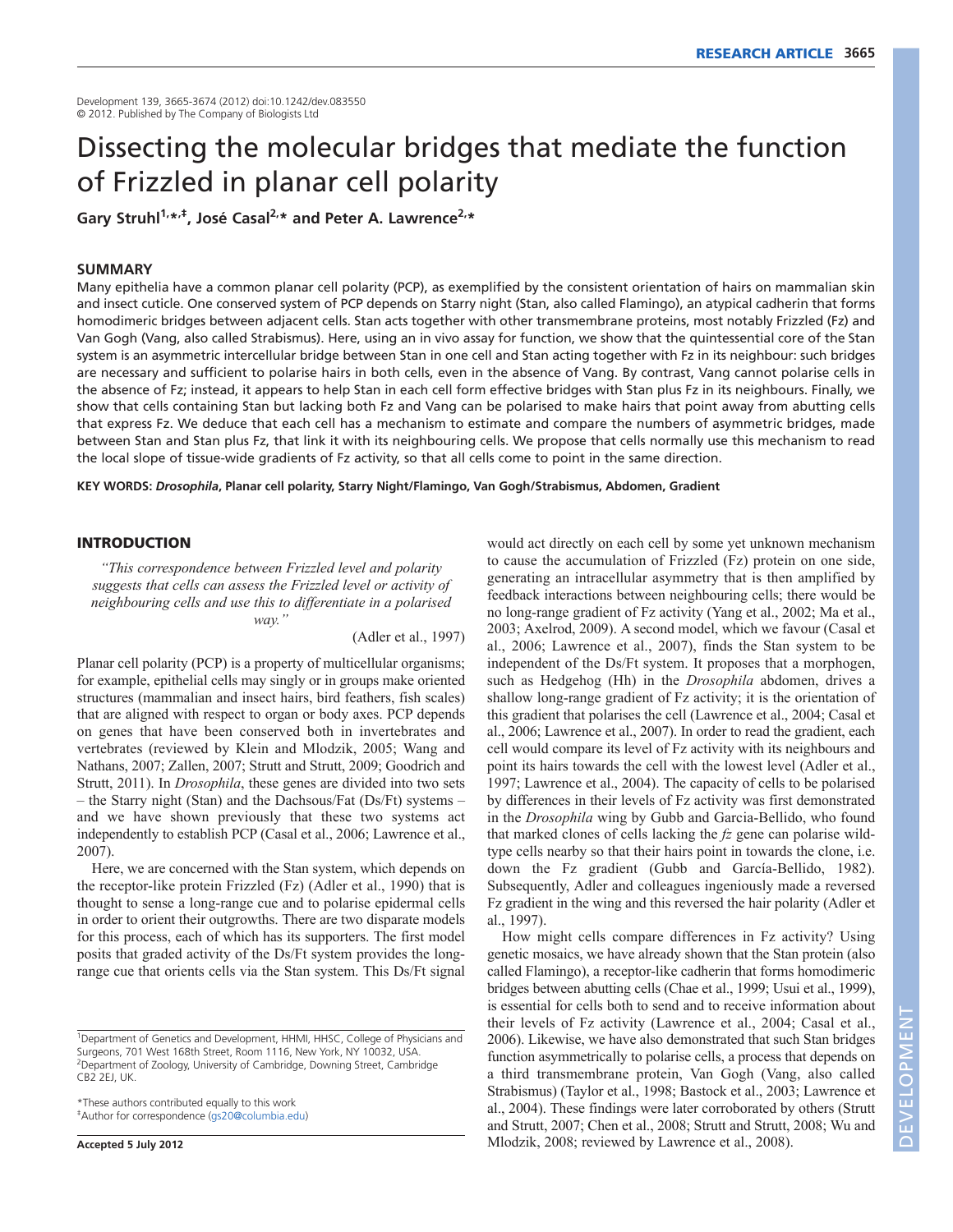Several research groups have investigated how Fz and Vang polarise cells via their contribution to Stan bridges. A key finding is that Stan, Fz and Vang accumulate on the abutting proximal and distal surfaces of adjacent wing cells shortly before they form polarised hairs: Fz and Stan on the distal face of the cell with higher Fz activity, and Vang and Stan on the proximal face of the cell with lower activity (Usui et al., 1999; Strutt, 2001; Bastock et al., 2003). Three other conserved proteins of the Stan system, Dishevelled (Dsh), Diego (Dgo) and Prickle (Pk), also accumulate asymmetrically: Dsh and Dgo together with Fz, and Pk together with Vang, and they may help the actions of Fz and Vang (Axelrod, 2001; Tree et al., 2002; Das et al., 2004; reviewed by Strutt and Strutt, 2009). In addition, it has been proposed for the wing that the accumulation of Fz along the distal edge of each cell seeds the outgrowth of hairs that project distally, whereas that of Vang along the proximal edge suppresses their formation (Strutt and Warrington, 2008). Consequently, a favoured model has distinct Stan-Fz and Stan-Vang complexes that meet across cell-cell interfaces to polarise the behaviour of cells on both sides (Chen et al., 2008; Wu and Mlodzik, 2008; Strutt and Strutt, 2009).

This view is challenged by evidence that Stan, on its own, can form bridges with Stan-Fz complexes on abutting cells. An early indication for this was found in flies that lack *Vang*. In such flies, when *fz–* clones are made (making a patch of *Vang– fz–* cells), Stan accumulates on the interface between *Vang– fz–* cells and the *Vang–* surround, suggesting that Stan is stabilised at the cell surface when it can bridge with Stan-Fz in neighbouring cells (Strutt and Strutt, 2008). Such bridges can transmit polarising information in at least one direction, from the Stan to the Stan-Fz side of the bridge, as Stan on the surface of *Vang–fz*– cells can induce, in some instances, neighbouring wild-type cells to make hairs that point towards the mutant cells (Chen et al., 2008; Wu and Mlodzik, 2008). However, no polarising effects were reported in the other direction (from the Stan-Fz to the Stan side of the bridge), leaving unresolved the issue of whether the signal is transmitted in one or both directions.

Here, we use genetic mosaics to dissect the contributions of Fz and Vang to Stan bridges. We find that the heart of the Stan system is an asymmetric bridge formed between Stan on one cell and Stan plus Fz (Stan<sup>Fz</sup>) on its neighbour. We report that such Stan-to-Stan $F<sup>z</sup>$  bridges can polarise both cells so that they point in the same direction, even in the absence of Vang. By contrast, Vang has no detectable function in the absence of Fz.

It is surprising and illuminating that cells containing only Stan (i.e. cells that lack both Fz and Vang) can be polarised so that their hairs point away from neighbours that have Fz. It follows that there must be a mechanism for each cell to assess the number and types of Stan-based bridges it forms with its neighbouring cells. We propose that cells normally depend on this mechanism to read and be polarised by long-range gradients of Fz activity.

# **MATERIALS AND METHODS**

### **Mutations and transgenes**

FlyBase (McQuilton et al., 2012) entries of the mutations, transgenes and deletions referred to in the text are as follows. *Vang*<sup>-</sup>: *Vang<sup>stbm-6</sup>*.  $fz^{-}$ :  $fz^{2l}$ . *fz2–* : *fz2C2. stan–* : *stanE59. ds–* : *dsUAO71. pk–* : *pkpk-sple13. pwn*: *pwn1* . *sha*: *sha1* . *UAS.Vang*: *VangScer\UAS.cWa*. *UAS.fz*: *fzScer\UAS.cZa* and *fzScer\UAS.cSa*. *UAS.stan*: *stan<sup>Scer\UAS.cUa*. *UAS.w*: *w<sup>Scer\UAS*. *UAS.GFP*: *UAS.GFP*:</sup></sup> *Avic\GFPScer\UAS.T:Hsap\MYC,T:SV40\nls2*. *hs.FLP*: *Scer\FLP1hs.PS*. *FRT42*: *P{FRT(whs)}42D*. *FRT80*: *P{neoFRT}80B. FRT2A*: *P{FRT(whs)}2A*. *tub.Gal4*: *Scer\GAL4alphaTub84B.PL*. *tub.Gal80*: *Scer\GAL80alphaTub84B.PL*. *tub.fz*: *fztub.T:Hsap\MYC*. *CD2y+*: *Rnor\CD2hs.PJ*. *Df(2R)Exel6072.*

#### **Experimental genotypes**

Clones of *pwn sha* cells with altered Stan system activity were generated using Flp-mediated mitotic recombination (Golic, 1991) and the MARCM technique (Lee and Luo, 1999) as previously described (Lawrence et al., 2004; Casal et al., 2006). Both mutations appear gratuitous for PCP, as any hairs or bristles made by abdominal cells in entirely *pwn* or *sha* mutant flies have normal polarity. When such clones are made in a genetic background that is wild type for the Stan system but lacks the function of the Ds/Ft system, non-autonomous effects of the clones can be increased (Adler et al., 1998; Casal et al., 2006). Therefore, we performed many of our experiments in  $ds^-/ds^-$  and/or in *ds–* /*+* flies (asterisks below indicate genotypes in which both backgrounds were tested). However, in *fz–* , *Vang–* or *Vang– fz–* backgrounds, the range of repolarisation is essentially limited to one cell and no significant differences were observed in the strength of polarisations regardless of whether these mutant flies were homozygous or heterozygous for *ds*. The genotype for each experiment is designated below with the corresponding number (column) and letter (row) from Fig. 1. Clones are marked only with *pwn* for genotypes 2A-H and only with *sha* for genotypes 6A-C.

1A,B: *y hs.FLP; FRT42 pwn «x» sha/FRT42 CD2y+*, where *«x»* is *Vang–* (1A) or *stan–* (1B).

1C,D: *y w hs.FLP; FRT42 pwn «x» sha/FRT42 tub.fz; fz– CD2y+ ri FRT80/fz– CD2y+ ri FRT2A*, where *«x»* is nothing (1C) or *Vang–* (1D).

1G: *y w hs.FLP; FRT42 pwn Vang– stan– sha/FRT42 tub.fz Df(2R)Exel6072; fz– CD2y+ ri FRT80/fz– CD2y+ ri FRT80.*

2A-C: *w/y w hs.FLP; FRT42 pwn cn bw/FRT42 tub.Gal80 CD2y+; «x»/tub.Gal4*, where *«x»* is *UAS.Vang* (2A), *UAS.stan* (2B) or *UAS.fz* (2C).

2F: *y w hs.FLP; FRT42D pwn Vang– /FRT42 tub.Gal80 tub.fz; UAS.stan fz– CD2y+ ri FRT2A/fz– UAS.w tub.Gal4.*

2G,H: *w/y w hs.FLP; FRT42 pwn stan– /FRT42 tub.Gal80 CD2y+; «x»/tub.Gal4*, where *«x»* is *UAS.Vang* (2G) or *UAS.fz* (2H).

3A-C\*: *y w hs.FLP; ds– CD2y+ FRT42 pwn Vang– sha/ds– FRT42 Vang– tub.Gal80; «x»/tub.gal4*, where *«x»* is *UAS.Vang* (3A), *UAS.stan* (3B) or *UAS.fz* (3C).

3D: *y w hs.FLP; ds– CD2y+ FRT42 pwn Vang– sha/FRT42 Vang– tub.Gal80 tub.fz Df(2R)Exel6072; fz– ri FRT2A/fz– CD2y+ ri FRT2A.*

3E,F: *y w hs.FLP; FRT42 Vang– tub.Gal80 tub.fz Df(2R)Exel6072/ds– FRT42 pwn Vang<sup>–</sup> sha; fz*–*UAS.w tub.Gal4/fz*– $CD2y^+$  *«x»*, where *«x»* is *UAS.Vang* (3E) or *UAS.stan* (3F).

3G,H: *y w hs.FLP; ds– CD2y+ FRT42 pwn Vang– stan– sha/FRT42 Vang– tub.Gal80; «x»/tub.Gal4*, where *«x»* is *UAS.Vang* (3G) or *UAS.fz* (3H).

4A,B\*: *y w hs.FLP tub.Gal4 UAS.GFP/y w hs.FLP; ds– CD2y+ FRT42 pwn sha/ds– FRT42 tub.Gal80 CD2y+; fz– CD2y+ «x»/fz– ri FRT2A*, where *«x»* is *UAS.Vang* (4A) or *UAS.stan* (4B).

4C\*: *y w hs.FLP; ds– CD2y+ FRT42 pwn sha/ds– FRT42 tub.Gal80 ; fz– ri FRT2A UAS.fz/fz– UAS.w tub.Gal4*.

4D\*: *y w hs.FLP/y w hs.FLP tub.Gal4 UAS.GFP; ds– CD2y<sup>+</sup> FRT42 pwn Vang– sha/ds– FRT42 tub.Gal80 CD2y+; fz– CD2y<sup>+</sup> ri FRT80/fz– ri FRT2A*.

4E,F: *y w hs.FLP; FRT42 pwn Vang– sha/ds– FRT42 tub.Gal80; fz– CD2y<sup>+</sup> «x»/fz– UAS.w tub.Gal4,* where «x» is *UAS.fz* (4E) or *UAS.stan* (4F).

4H: *y w hs.FLP; ds– FRT42 pwn stan– sha/FRT42 tub.Gal80 CD2y+; fz– CD2y+ UAS.fz/fz– UAS.w tub.Gal4*.

5A-C\*: *y w hs.FLP; ds– CD2y+ FRT42 pwn Vang– sha/ds– FRT42 Vang– tub.Gal80; fz– CD2y<sup>+</sup> ri FRT2A «x»/fz– UAS.w tub.Gal4*, where *«x»* is *UAS.Vang* (5A), *UAS.stan* (5B) or *UAS.fz* (5C).

5D\*: *y w hs.FLP; ds– CD2y+ FRT42 pwn Vang– sha/ds– FRT42 Vang– tub.Gal80; fz– ri FRT2A/fz– UAS.w tub.Gal4*.

5G: *y w hs.FLP; UAS.Vang FRT42 pwn Vang– sha/ds– FRT42 Vang– tub.Gal80; fz– CD2y+ ri FRT2A UAS.stan/fz– UAS.w tub.Gal4*.

5H: *y w hs.FLP; ds– CD2y<sup>+</sup> FRT42 pwn Vang– stan– sha/ds– FRT42 Vang– tub.Gal80; fz– CD2y+ ri FRT2A UAS.fz/fz– UAS.w tub.Gal4*.

6A-C: *y w hs.FLP; ds– CD2y+ FRT42 pk– Vang– sha/FRT42 pk– Vang– tub.Gal80;«x»/tub.Gal4*, where *«x»* is *UAS.fz* (6A), *UAS.Vang* (6B) or *UAS.stan* (6C).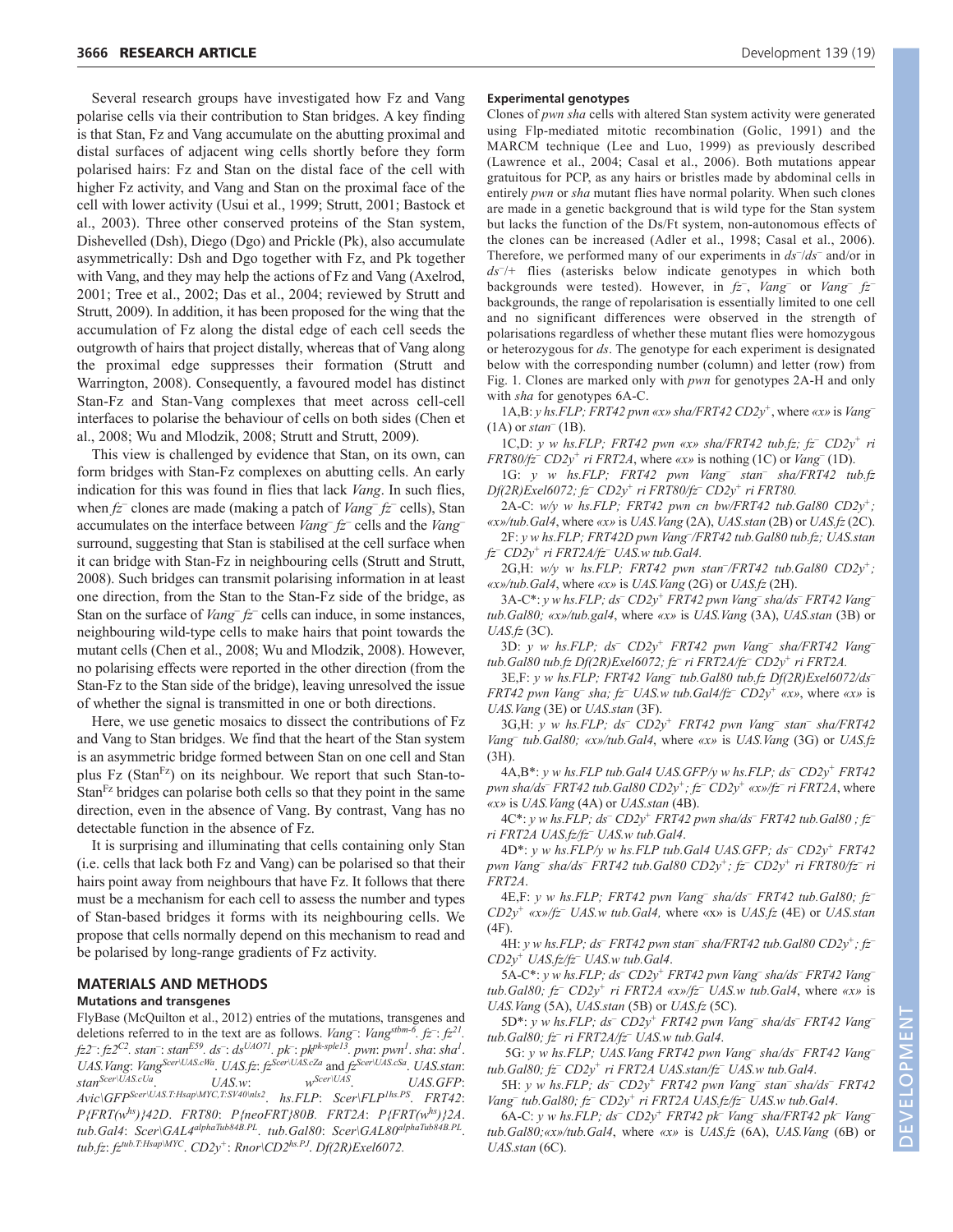## **Generation of clones**

Clones were induced by heat shocking third instar larvae for 1 hour at 34°C. Adult abdominal cuticles were mounted in Hoyer's and examined by Nomarski optics as previously described (e.g. Lawrence et al., 2004; Casal et al., 2006). Images were obtained using a Nikon D300 camera and Camera Control Pro (Nikon UK Ltd., Kingston upon Thames, UK), assembled with Helicon Focus (Helicon Soft, Kharkov, Ukraine) and processed with Adobe Photoshop (Adobe Systems, San José, CA, USA).

#### **Analysis of clones**

The primary data are the results of 21 experiments (Fig. 1, columns 3-5); each tests the effect of 'sending' cells of one genotype on the polarity of hairs formed by adjacent 'receiving' cells of a second genotype. Each experiment was assessed qualitatively, and for nine key experiments also quantitatively (Fig. 3; Table 1), to determine whether the receiving cells were biased to make hairs that point towards or away from the sending cells. For both the qualitative and quantitative assessments, experiments were scored double blind as follows. Slides with one or two mounted abdomens were coded by a third party, and multiple coded slides of each of several genotypes, including negative control genotypes, were mixed and scored as a group, with the observer ignorant of the number, or types, of genotypes represented within the group. For negative controls, we used clones of identical genotype to the surround (except for the *pwn sha* marker). Corroborating and extending previous findings, we find that the removal of the *stan* gene from any sending cells blocks polarisation effects, giving outcomes that are indistinguishable from negative controls (Fig. 1, rows G and H).

#### Qualitative assessment

All qualitative assessments were made independently on duplicate preparations of the same mosaic genotypes by at least two observers. Typically, each mounted abdomen carries 5-20 useable clones and at least 100 clones (each surrounded by ~50-100 hairs) were scored for each experiment. In all cases, both observers were able to classify each abdomen as having clones that generally cause receiving cells to point towards or away from the clone, or as having no effect on the surround, relative to negative controls (as summarised in Fig. 1).

#### Quantitative assessment

Every hair surrounding each of 15-30 clones of each experimental genotype (~1000-3000 hairs) was scored as pointing inwards or outwards from the clone, except for a small fraction of hairs (8% of all hairs), which was more or less parallel to the clone border (see Fig. 2). The number of such parallel hairs was divided and added equally to the inwards and outwards sets. The percentage of the outwards hairs was calculated for each of the 15-30 clones and the arcsine transformation applied to normalise the values and to allow valid *t*-tests to be carried out (Sokal and Rohlf, 1995; Zar, 2010). This quantitative data is represented in the form of boxplots (Fig. 3), which provide information about the distribution of percentages for all clones of the same experimental genotype. Statistical comparisons of the results obtained for each experimental genotype were performed by pair-wise *t*-tests as shown in Table 1. Transformations and statistical analysis were performed using the *R* programming language and software environment (R Development Core Team, 2011). The results of this quantitative analysis were unequivocal and in agreement with the results of the qualitative analysis.

# **RESULTS**

## **Experimental design and terminology**

We removed or overexpressed various combinations of Fz, Vang and Stan in clones of 'sending' cells and assayed the effects on the polarity of hairs made by adjacent 'receiving' cells that are wild type, *Vang*<sup>-</sup>,  $fz$ <sup>-</sup> or *Vang*<sup>-</sup> $fz$ <sup>-</sup>. The clones are marked by the double mutant combination *pwn sha*, which blocks the formation of hairs, allowing assessment of the effects of sending cells on receiving cells with single cell resolution (Casal et al., 2006). We used the ventral abdominal epidermis (sternites and pleura), which makes a continuous lawn of hairs, all of which point posteriorly in wild-type flies. We used wild-type,  $ds^-/4$  and  $ds^-/ds^-$  flies; the last condition

removes any Ds/Ft signaling. The loss of Ds/Ft signaling can increase the range of the polarising effects of Stan-system clones on the surrounding cells (Adler et al., 1998; Casal et al., 2006). However, we detected no differences in outcome in our main experiments (flies lacking endogenous Vang, Fz or both), in which the polarising effects of clones are always limited to about one cell, regardless of the *ds* genotype (Fig. 1, columns 3-5; Fig. 3; Table 1; see Materials and methods).

Previous authors (Lawrence et al., 2004; Klein and Mlodzik, 2005; Le Garrec et al., 2006; Chen et al., 2008; Strutt and Strutt, 2008; Wu and Mlodzik, 2008), have posited three distinct forms of Stan: these are Stan on its own (Stan), Stan with Vang (Stan<sup> $V$ </sup>) and Stan with Fz (Stan<sup>Fz</sup>). Possible intercellular bridges between Stan, Stan<sup>V</sup> and Stan<sup>Fz</sup> are shown in this way: Stan<sup> $\leq$ </sup>Stan<sup>Fz</sup>, with the form of Stan in the sending cell placed first, that in the receiving cell placed second, with the direction of the chevrons indicating the polarising effect of the bridge, causing the hairs made by receiving cells to point towards  $(\le)$  or away  $(\ge)$  from the sending cell.

In Fig. 1, each experiment is coded by column and row: experiment 1A refers to column 1, row A. In all cases tested, removal of Stan from the sending cells blocks any polarisation of the receiving cells (genotypes 1G; 2G,H; 3G,H; 4H and 5H in Fig. 1), indicating that signals pass across Stan bridges, as previously shown (Lawrence et al., 2004; Casal et al., 2006).

The main results can be stated simply: *Vang–* receiving cells can be polarised by clones of cells overexpressing Stan, Fz or Vang, or lacking Fz (column 3 in Fig. 1), but *fz–* and *Vang– fz–* cells can be polarised only by clones overexpressing Fz (columns 4 and 5 in Fig. 1). Representative examples are shown in Fig. 2, and quantitative results of key genotypes are shown in Fig. 3 and Table 1. We detail these results below.

## *Vang***– receiving cells can be polarised by Stan, Stan<sup>V</sup> and StanFz signals**

*Vang*– receiving cells, like wild-type receiving cells, are polarised by sending cells that overexpress Vang, Stan or Fz, or that lack Fz (*UAS.Vang*, *UAS.stan*, *UAS.fz* or *fz–* clones in *Vang–* flies; genotypes 3A-D in Fig. 1). Moreover, the direction of polarisation is as in wild-type flies (away from *UAS.fz* clones, and towards *UAS.stan*, *UAS.Vang* and *fz–* clones; genotypes 1 and 2 in Fig. 1). In wild-type flies, the polarising effects of all four kinds of clones on the surround are strong and can extend up to five rows of cells away from the clone. In *Vang–* receiving cells, the polarisation can be weaker (compare genotypes 3A-D,F with corresponding clones in columns 1 and 2 in Fig. 1; Table 1) and is limited largely or entirely to cells adjacent to the clone (Fig. 2). We draw two main conclusions from these findings.

First, in the absence of Vang, the only asymmetric bridges that can form between any given sending and receiving cell are Stan $<<$ Stan $F<sub>z</sub>$  and Stan $F<sub>z</sub>>$ Stan, and the ratio between these two types of bridges directs the receiving cell to make hairs that point towards or away from the sending cell. For clones of *fz–* cells in Vang<sup>–</sup> flies, all such bridges must be Stan<sup><<Stan</sub><sup>Fz</sup> and the</sup> receiving cells make hairs that point towards the clones (genotype 3D), corroborating previous findings (Chen et al., 2008; Wu and Mlodzik, 2008) that Stan, on its own, can function as a polarising signal (compare genotypes 1D,2F with genotype 1G in Fig. 1). Regarding *UAS.fz* clones in *Vang–* flies (genotype 3C), these clones overexpress Fz and confront surrounding cells that express endogenous Fz at a lower level; the majority of the asymmetric bridges would therefore be  $Stan<sup>Fz</sup>>Stan$  and the hairs of the receiving cells point away.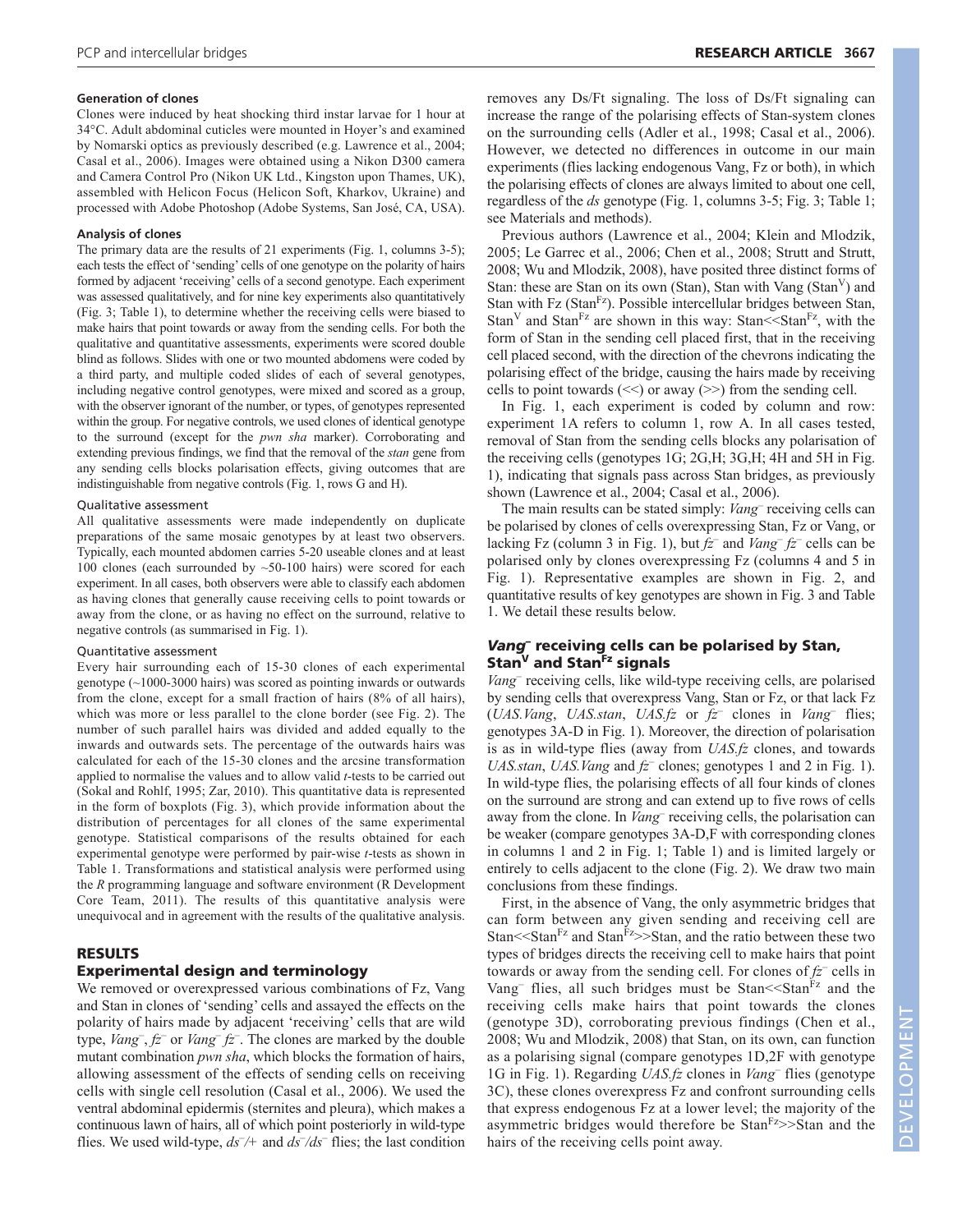

**Fig. 1. A summary of the experiments.** The experiments are shown as clones (ellipses) that affect (or not) the polarity of the wild-type (wt) or mutant surround. Anterior of the fly is shown towards the top of the figure; all hairs made by the ventral abdominal epidermis normally point posteriorly, towards the bottom. Large red arrows indicate a change in polarity spreading up to several cells from the clone, and large red arrowheads indicate a change that is limited largely or only to the abutting cells. Small red arrows and arrowheads indicate that the polarity effects are weak. Arrows in grey indicate an effect (surmised) that is cooriented with the extant polarity and therefore cryptic. The pale green and pale pink colours represent endogenous Vang and Fz. Vang and Fz together (*wt*) give pale yellow; absence of both gives white. Dark colours indicate overexpression; Stan is shown as grey. Complete experimental genotypes are listed in the Materials and methods according to this scheme: e.g. 1A is a *Vang–* clone in a wild-type background. Polarising effects depicted are based on assessments described in the Materials and methods.

Second, Vang functions to enhance the signalling activity of Stan in asymmetric Stan<sup> $<<$ Stan<sup>Fz</sup> bridges. In particular, both</sup> *UAS.Vang* and *UAS.stan* clones in *Vang–* flies cause neighbouring cells to point towards the clone (genotypes 3A,B in Fig. 1), suggesting that adding back Vang activity to the sending cell is functionally equivalent to increasing the level of Stan activity. The same result is obtained when either *UAS.Vang* or *UAS.Stan* clones also lack *fz* (genotypes 3E,F in Fig. 1) confirming that, whether Fz is present or not in the sending cell, Vang enhances Stan activity.

These findings establish that Vang is dispensable for the central function of the Stan system; namely, to communicate differences in Fz activity between neighbouring cells and polarise them to point away from cells with higher activity and towards cells with lower activity. Furthermore, they argue that, in the absence of Vang, the ratio of Stan $<<$ Stan $Fz$  and Stan $Fz$ >>Stan bridges that a given cell forms with each of its neighbours is sufficient to determine its polarity.

The function of Pk is not understood but it is distributed like Vang in the cell (Tree et al., 2002; Bastock et al., 2003; Das et al., 2004), raising the possibility that Pk has a partially redundant role to Vang that allows *Vang–* receiving cells to respond to Stan, StanV and Stan<sup>rz</sup> signals. However, this does not appear to be the case, as we find that *UAS.stan*, *UAS.Vang* and *UAS.fz* clones in *pk– Vang–* flies polarise adjacent cells as they do in *Vang–* flies (genotypes 6A-C; data not shown).

Our present results differ from earlier work (Lawrence et al., 2004) when we saw no polarisation by *UAS.fz*, *UAS.Vang* or *fz–* clones in *Vang–* flies; however, they agree with more recent reports of polarisation of *Vang–* cells by wild-type or *fz–* cells (Strutt and Strutt, 2007; Strutt and Warrington, 2008; Gomes et al., 2009). The discrepancy was due to the differing marker mutations. Our present positive results are obtained using *pwn sha*; previously, we depended on *multiple wing hairs* (*mwh*), a marker that gave negative results in 2004, and, as we have since confirmed, appears to interfere with polarisation of *Vang–* cells. Our earlier findings misled us and others: e.g. they were cited as support for a model in which Fz acts unidirectionally on Vang (Wu and Mlodzik, 2008), a hypothesis that is not consistent with our present results. We regret this.

## *fz–* **receiving cells can be polarised by StanFz signal, but not by either Stan or Stan<sup>V</sup> signals**

*UAS.fz* clones generated in *fz–* flies cause adjacent cells to make hairs that point away strongly: genotype 4C in Fig. 1; Fig. 3 (Lawrence et al., 2004; Casal et al., 2006). The effect is as with *UAS.fz* clones in wild-type flies (genotype 2C in Fig. 1), but is restricted to receiving cells immediately adjacent to the clone. Thus,  $f\overline{z}$ <sup>–</sup> receiving cells are strongly polarised by a Stan<sup>Fz</sup> signal coming from sending cells. By contrast, *UAS.Vang*, *UAS.stan*, *Vang–* or *Vang– UAS.stan* clones all fail to polarise cells in *fz–* flies (genotypes  $4A, B, D, F$  in Fig. 1) showing that  $f\overline{z}$  receiving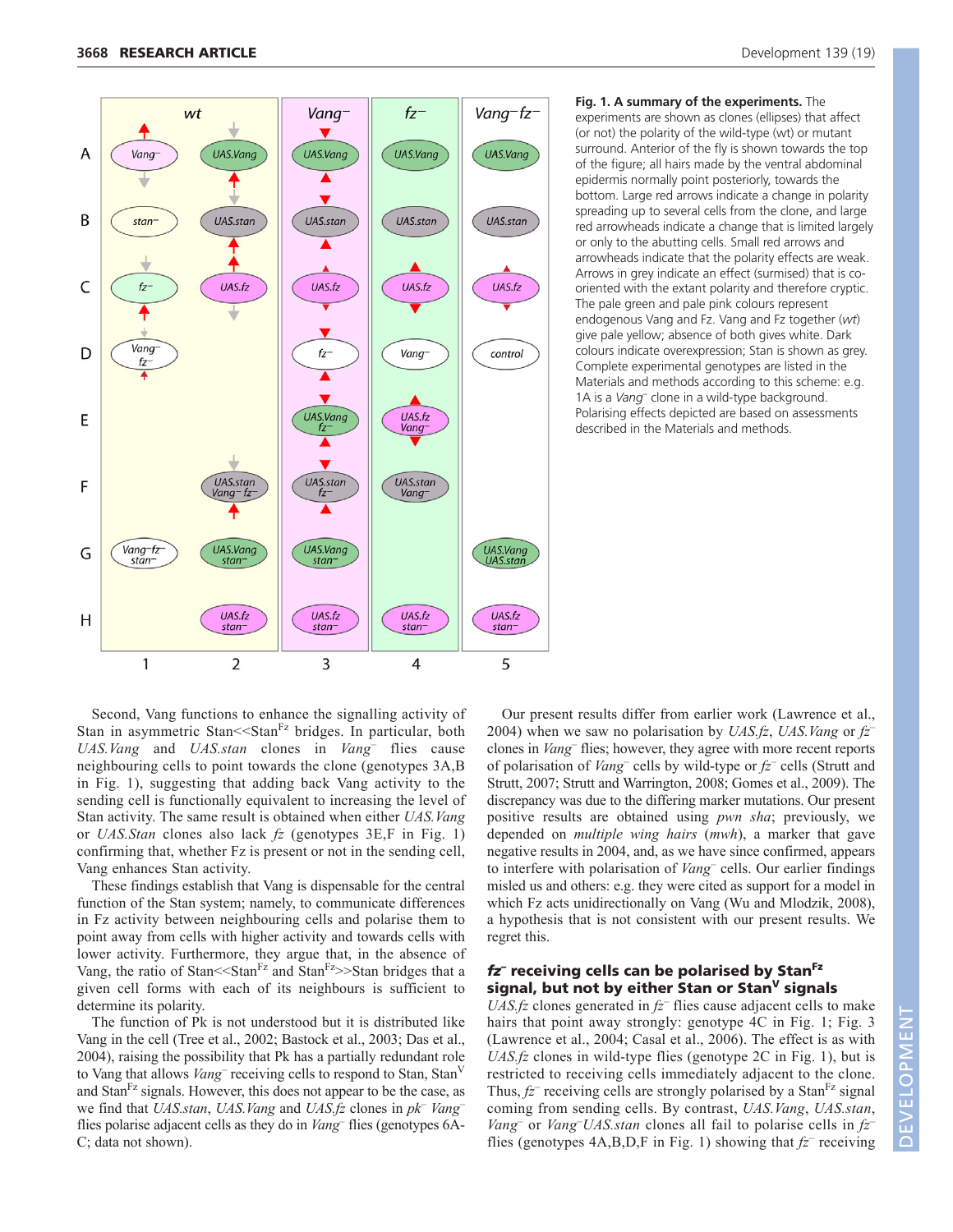

**Fig. 2. Examples of clones and polarity effects in the pleura.** (**A-H**) Genotypes of the clones and the backgrounds are indicated, coded by column and row as in Fig. 1 and in the Materials and methods. The clones are marked by *pawn* and *shavenoid*, mutations that together remove hairs cell-autonomously, producing a naked patch; the direction of each hair made by adjacent receiving cells is indicated by a coloured dot (red, outwards; blue, inwards; yellow, parallel). The clones either affect (A-C,E,H) or not (D,F,G) the orientation of hairs adjacent to the clone. The adjacent hairs tend to be oriented outwards (A,C,E), inwards (B,H) or more or less randomly (D,F,G). This figure is intended to provide representative examples of the different polarising effects observed, and not to provide quantitative data, which are presented in Fig. 3 and Table 1. All pictures are at the same magnification; hair sizes vary according to the segment as well as to the position within each segment. Anterior is towards the top.

cells do not respond to Stan or to Stan<sup>V</sup> signals. We interpret these results as follows.

In the absence of Fz, the only intercellular Stan bridges that could form are symmetrical and asymmetrical combinations between Stan and Stan<sup>V</sup>. It follows that the failure of all experimentally induced disparities in Vang or Stan to polarise cells in *fz–* flies (genotypes 4A,B,D,F in Fig. 1) indicates that such bridges either do not form or, if they do, lack polarising activity. By contrast, when Fz is added to either receiving cells (compare genotype 1D with 4D in Fig. 1) or sending cells (compare genotype  $4E$  with  $4D$  in Fig. 1),  $Stan<sup>Fz</sup>$  is now available to bridge asymmetrically with both Stan and  $Stan<sup>V</sup>$ , and the sending cells polarise the receiving cells accordingly, causing them to make hairs that point towards the clone (1D) or away (4E). Thus, of all the possible intercellular bridges that can form between Stan<sup>Fz</sup>, Stan and Stan<sup>V</sup>, only asymmetric bridges that link Stan<sup>Fz</sup> to either Stan or Stan<sup>V</sup> have a polarising effect.

## *Vang– fz–* **receiving cells can be polarised by a StanFz signal, but not by either Stan or StanV signals**

*UAS.stan*, *UAS.Vang* or even *UAS.Vang UAS.stan* clones all fail to polarise adjacent cells in *Vang– fz–* flies (genotypes 5A,B,G in Fig. 1), as expected given that only asymmetric bridges involving Stan<sup>Fz</sup>

have polarising activity. By contrast, *UAS.fz* clones have polarising activity in *Vang– fz–* flies: they can induce abutting cells to make hairs that point away from the clone (genotype 5C in Fig. 1; Fig. 3), although the effect is significantly weaker than in  $f\bar{z}$  flies (genotype 4C in Fig. 1; Fig. 3). These results have two important implications.

First, the finding that *UAS.fz* clones have polarising activity in *Vang– fz–* flies establishes that Stan, on its own, can receive and transduce an incoming Stan<sup>Fz</sup> signal via Stan<sup>Fz</sup>>>Stan bridges – just as other experiments show that it can send an outgoing Stan signal via Stan $<<$  Stan $<sup>Fz</sup>$  bridges (compare genotypes 1D, 2F and</sup> 3D,F in Fig. 1 with genotype 1G) (Chen et al., 2008; Wu and Mlodzik, 2008). We conclude that asymmetric bridges between Stan and Stan<sup>Fz</sup> serve as bidirectional conduits for polarising information, with the two forms of Stan having reciprocal signalling and receiving functions.

Second, *UAS.fz* clones polarise less strongly in *Vang– fz–* flies (than in *Vang<sup>+</sup> fz*<sup> $-$ </sup> flies), showing that the polarising activity of  $Stan<sup>Fz</sup>>Stan bridges is influenced by Vang, and allowing us to test$ whether Vang is required on the Stan or  $Stan<sup>Fz</sup>$  side of such bridges by restoring it selectively to one or the other side. In the first case, we compare the polarising activity of *Vang– UAS.fz* clones in *fz–* flies with that of *UAS.fz* clones in *Vang– fz–* flies (genotypes 4E and 5C in Fig. 1). In both genotypes, the sending cells are identical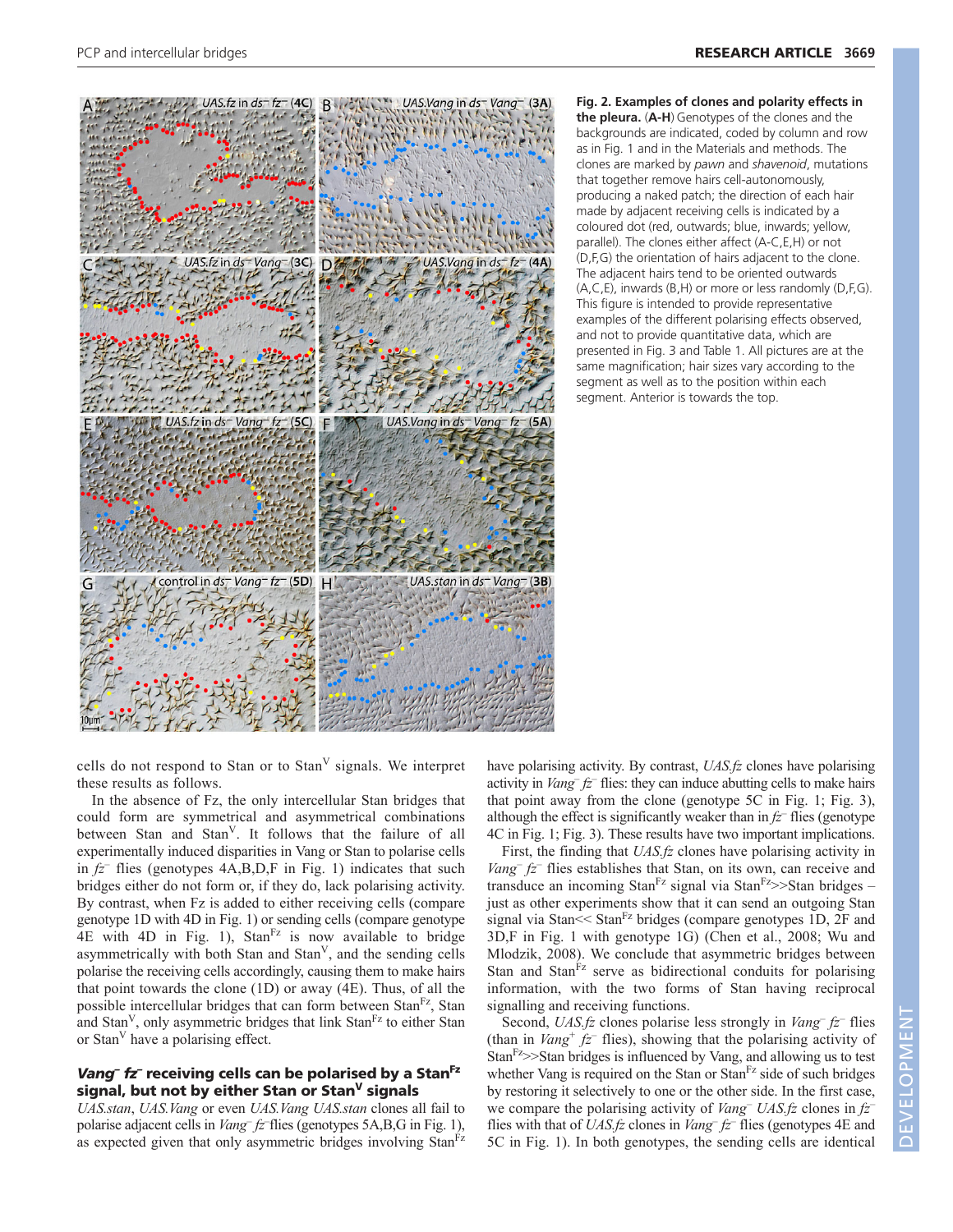![](_page_5_Figure_2.jpeg)

**Fig. 3. Quantification of the polarising effects of StanFz and StanV signals on receiving cells.** Boxplots of key experimental genotypes, showing the percentage of hairs facing outwards from the clones (see Materials and methods; Table 1). (A) Experiments performed in *ds*<sup>-</sup>/+ flies to test the requirement for Vang in the response of *fz–* receiving cells to StanFz signal. *Vang– UAS.fz* clones repolarise surrounding cells to point away strongly in *fz–* flies (4E; box 2; green) but only weakly in *Vang– fz–* flies (5C; box 1; purple). The weak repolarising activity of *UAS.fz* clones in *Vang– fz–* flies is similar, irrespective of the *ds* genotype (compare the first box in A with the third box in B), but significantly different from the negative control (fourth box in B) and from the strong repolarising activity in *fz–* flies (second box in A, first box in B). (**B**) Experiments performed in *ds–* flies. *UAS.fz* clones polarise surrounding cells strongly to make hairs that point away in *fz–* flies (4C; first box; pink), but only weakly in *Vang–* and *Vang– fz–* flies (3C, 5C; second and third boxes; yellow). *UAS.Vang* clones have no detectable effect in *Vang– fz–* and *fz–* flies (5A, 4A; fifth and sixth boxes; grey; the fourth box is a negative control, grey, 5D), whereas they polarise strongly to point inwards in *Vang–* flies (3A; seventh box; blue).

(they overexpress Fz but lack Vang). However, the receiving cells differ: in *fz–* flies, they retain Vang and are strongly repolarised, whereas in *Vang– fz–* flies they lack Vang and are weakly repolarised (Table 1; Fig. 3). Thus, Vang appears to function in the receiving cells to help Stan respond to an incoming Stan<sup>Fz</sup> signal. In the second case, we compare the polarising activities of *UAS.fz* and *UAS.fz Vang–* clones in *fz–* flies (genotypes 4C,E in Fig. 1). In this instance, the receiving cells are identical (they lack Fz but retain Vang), whereas the sending cells differ (they express Fz, but retain or lack Vang). Nevertheless, both types of clones repolarise strongly (genotypes 4C,E in Fig. 1; Table 1; Fig. 3), indicating that Vang is not required in sending cells to help  $Stan<sup>Fz</sup>$  signal to receiving cells. We conclude that Vang acts specifically on Stan to help Stan form effective intercellular bridges with Stan<sup>Fz</sup>. Of course, in the wild type,  $Stan<sup>FZ</sup>>Stan<sup>V</sup>$  and  $Stan<sup>V</sup><sub>0</sub><sup>FZ</sup> bridges$ would form across all cell-cell interfaces. Hence, Vang would act in all cells to facilitate the exchange of polarising information. This could explain why entirely *Vang–* flies show a PCP phenotype similar to that of flies lacking Fz or Stan activity.

#### **DISCUSSION**

In *Drosophila* and other animals, including vertebrates, there appear to be at least two conserved genetic systems responsible for

planar cell polarity (PCP) (Lawrence et al., 2007; Goodrich and Strutt, 2011); here we are concerned with the Stan system. The introduction presents evidence that, in *Drosophila*, epithelial cells become polarised by a multicellular gradient of Fz activity. To read this gradient, the Stan system builds intercellular bridges of Stan-Stan homodimers that allow neighbouring cells to compare their levels of Fz activity. Under this hypothesis, Fz and Stan are essential components, as without Fz there is nothing to compare and without Stan there is no means to make comparisons. The Stan system also depends on a third protein, Vang, which appears to act in a complementary way to Fz. Here, we dissect the function of these proteins by confronting adjacent cells of different *fz*, *Vang* and *stan* genotypes, and assaying the effects on PCP. Our main finding is that, even in the absence of Vang, Fz can function to polarise cells if it is present in at least one of the two abutting cells. By contrast, Vang has no detectable function when Fz is absent. Based on these and on other results, it follows that, at the core of the Stan system, intercellular bridges form between Stan on its own and Stan complexed with  $Fz$  (Stan $Fz$ ), and these act to polarise cells on both sides. We conclude that Vang acts as an auxiliary component, helping Stan bridge with Stan<sup>Fz</sup>. Furthermore, we posit the numbers and disposition of asymmetric Stan<sup><<</sup>Stan<sup>Fz</sup> bridges linking each cell with its neighbours are the consequence of the Fz activity gradient and serve to polarise the cell.

## **Cell polarisation by the Stan system: building a model**

We now build a model for how bridges between Stan and Stan<sup>Fz</sup> might determine the polarity of a cell (Fig. 4). In the absence of Vang, expression of Fz in a sending cell can bias the polarity of a receiving cell that lacks Fz (genotype 5C in Fig. 1; Fig. 4A**)**. Previous results (Strutt and Strutt, 2008) indicate that within the receiving cell, Stan should accumulate only on the surface that faces the sending cell – because it is the only interface where it can form bridges with  $Stan<sup>Fz</sup>$  – and we now propose that it is this localised accumulation of Stan that biases the *Vang– fz–* receiving cell to make hairs on the other side, pointing away from the sending cell **(**Fig. 4A). A parsimonious hypothesis is that the apical membrane of each cell would have an unpolarised propensity to form hairs, and that an excess of Stan on one side locally inhibits this propensity, directing the production of hairs to the opposite side where there is least Stan. The response by a *Vang– fz–* cell eloquently suggests that the local accumulation of Stan bridged to Stan $F<sup>z</sup>$  in neighbouring cells is the main, and possibly the only, intracellular transducer of Stan system PCP.

Next consider the finding that Vang functions in receiving cells to help Stan interact productively with  $Stan<sup>Fz</sup>$  in sending cells. The key experiment is shown in Fig. 4B (genotype 4E in Fig. 1), and is identical to that shown in Fig. 4A, except that Vang is now added to just the *Vang– fz–* receiving cell: this cell is now more strongly polarised by Stan<sup>Fz</sup> signal coming from the sending cell (comparing experiments Fig. 4A,B). Thus, Vang can act in the same cell as Stan to help it receive incoming  $Stan<sup>Fz</sup>$  signal. The model also explains why the polarising effect of the Fz-expressing cell propagates only one cell into the *fz–* surround, even when Vang activity is restored to the receiving cells – as Stan-Stan bridges do not form, and/or do not function, between neighbouring cells that lack Fz.

Last, consider the finding that cells lacking Fz can polarise cells devoid of Vang (Fig. 4C; genotype 3E in Fig. 1). In this case, only Stan $<<$ Stan $Fz$  and Stan $V<<$ Stan $Fz$  bridges can form between the two cells, and as a consequence, only the  $Stan<sup>Fz</sup>$  form of Stan will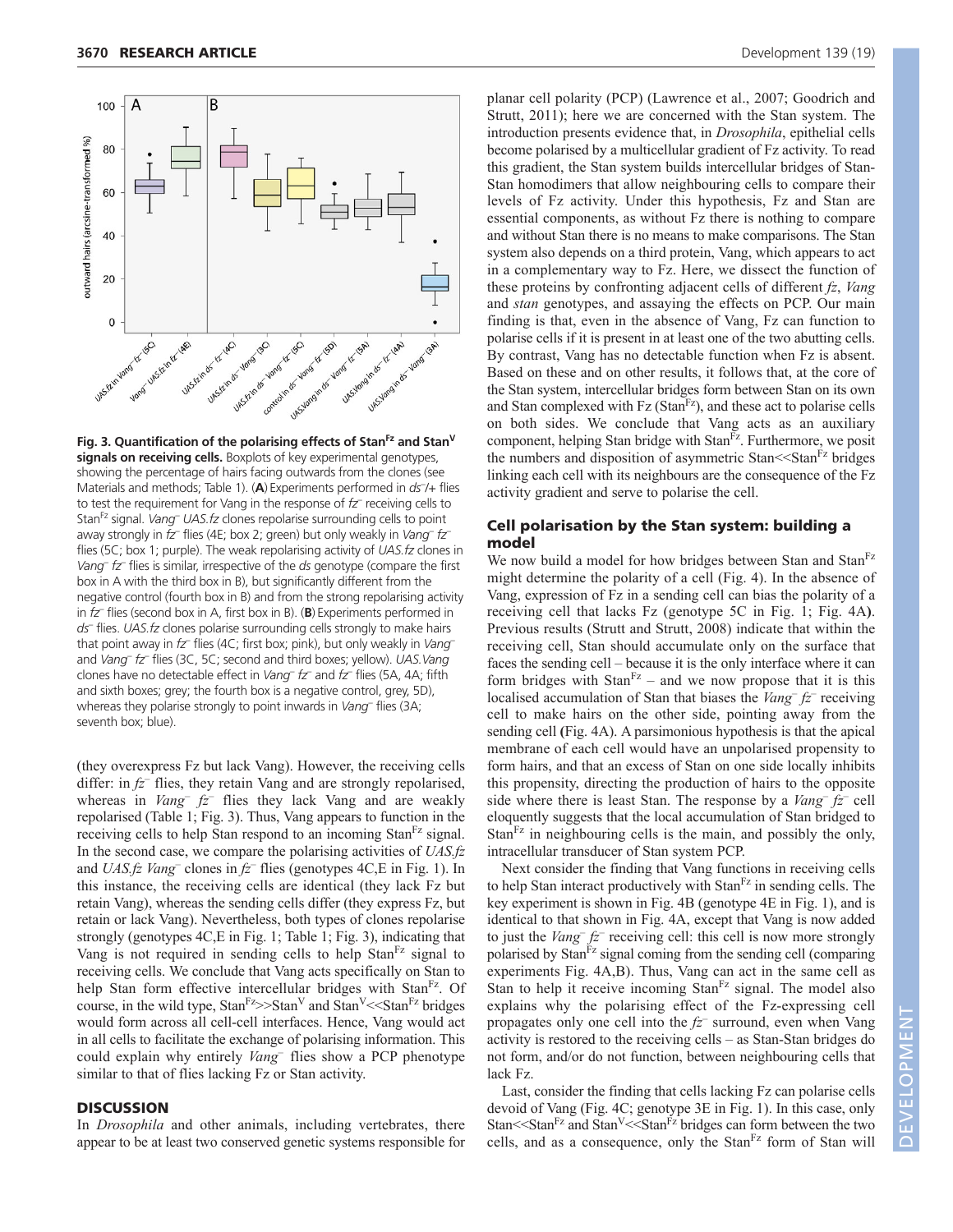## **Table 1. Statistical comparisons of quantified experiments**

|                                           | Vang UAS.fz<br>in $fZ(4E)$ |                      | UAS. $fz$ in $ds$<br>$Vanq^-$ (3C) | UAS.fz in ds<br>Vang- $fz(5C)$                            | Control in ds<br>Vang $f_Z(5D)$         | UAS. Vang in ds<br>Vang $f_Z(5A)$ | UAS. Vang in<br>$ds^- f z^- (4A)$ | UAS. Vang in<br>$ds$ Vang $(3A)$   |
|-------------------------------------------|----------------------------|----------------------|------------------------------------|-----------------------------------------------------------|-----------------------------------------|-----------------------------------|-----------------------------------|------------------------------------|
| UAS.fz in                                 |                            | UAS.fz in            |                                    |                                                           |                                         |                                   |                                   |                                    |
| Vang <sup>-</sup> fz <sup>-</sup><br>(5C) | $8.2 \times 10^{-4}$       | $ds^- f z^-$<br>(4C) | $8.6 \times 10^{-10}$              | $2.2 \times 10^{-6}$                                      | $1.7\times10^{-13}$                     | $2.3 \times 10^{-14}$             | $6.0 \times 10^{-14}$             | $< 2.0 \times 10^{-16}$            |
|                                           |                            |                      | UAS.fz in                          |                                                           |                                         |                                   |                                   |                                    |
|                                           |                            |                      | ds <sup>-</sup> Vang-<br>(3C)      | 0.044                                                     | 0.011                                   | 0.018                             | 0.030                             | $< 2.0 \times 10^{-16}$            |
|                                           |                            |                      |                                    | UAS.fz in                                                 |                                         |                                   |                                   |                                    |
|                                           |                            |                      |                                    | ds <sup>-</sup> Vang <sup>-</sup> fz <sup>-</sup><br>(5C) | $2.2 \times 10^{-5}$                    | $1.7\times10^{-5}$                | $3.8 \times 10^{-5}$              | $< 2.0 \times 10^{-16}$            |
|                                           |                            |                      |                                    |                                                           | Control in                              |                                   |                                   |                                    |
|                                           |                            |                      |                                    |                                                           | $ds^-$ Vang <sup>-</sup> $fz^-$<br>(5D) | $0.636*$                          | $0.531^{+}$                       | $< 2.0 \times 10^{-16}$            |
|                                           |                            |                      |                                    |                                                           |                                         | UAS.Vang in                       |                                   |                                    |
|                                           |                            |                      |                                    |                                                           |                                         | $ds^-$ Vang $^-$ fz $^-$<br>(5A)  | $0.829^{+}$                       | $< 2.0 \times 10^{-16}$            |
|                                           |                            |                      |                                    |                                                           |                                         |                                   | UAS. Vang in                      |                                    |
|                                           |                            |                      |                                    |                                                           |                                         |                                   | $ds^- f z^-$<br>(AA)              | $<$ 2.0 $\times$ 10 <sup>-16</sup> |

The *P* values are the result of a pairwise t-test with a post-hoc Benjamini and Hochberg adjustment, with the exception of the Welch's *t*-test comparison between UAS.*fz*<br>clones in V*ang<sup>.</sup> fz-* flies and Vang<sup>.</sup> UAS.*fz*  $P > 0.05$ .

accumulate on the surface of the *Vang–* receiving cell where it abuts the *fz–* sending cell. We conjecture that Fz, when in a complex with Stan, acts to inhibit the normal action of Stan to block hair outgrowth. Therefore, the only place within the *Vang–* receiving cell where Stan can accumulate and block hair formation is on the far side, where it can form intercellular bridges with  $Stan<sup>Fz</sup>$  in the next *Vang–* cell (Fig. 4C). Accordingly, the receiving cell would be directed to make a hair on the near side, where it abuts the *fz–* sending cell. This reasoning also explains why the polarising effect of *fz–* sending cells on *Vang–* receiving cells appears to be limited mostly to the adjacent *Vang*<sup>–</sup> cell; because Stan<sup> $<<$ Stan<sup>Fz</sup> and</sup> Stan<sup>rz</sup>>>Stan bridges should form and/or function poorly between this cell and the next *Vang–* cell. Nevertheless, some imbalance between these two kinds of bridges probably does spread further than one cell; indeed *fz–* sending cells can polarise receiving cells up to two rows away in *Vang–* pupal wings (Strutt and Warrington, 2008).

All the many other experiments in the results section (Fig. 1) fit with the simple model shown in Fig. 4, in which Stan accumulates at the cell surface only where it can form intercellular bridges with Stan $F<sup>z</sup>$ , and each cell is polarised by differences in the amounts of Stan that accumulate along each of its interfaces with adjacent cells. Vang is not essential for these bridges, but by acting on Stan it helps them form (Strutt and Strutt, 2009) and/or makes them more effective.

How do wild-type cells acquire different numbers and dispositions of asymmetric bridges on opposite sides of the cell? In the *Drosophila* abdomen, in the anterior compartment of each segment, we have argued that the Hh morphogen gradient drives a gradient of Fz activity (Lawrence et al., 2004; Lawrence et al., 2007). The slope of the vector of the Fz gradient would then be read by each cell via a comparison of the amount of Stan in its membranes, as shown in Fig. 4D. Within each cell, most Stan will accumulate on the cell surface that abuts the neighbour with most Fz activity, whereas most  $Stan<sup>Fz</sup>$  will accumulate on the opposite surface, where it confronts the neighbour with least Fz activity. This differential would then be amplified by feedback interactions both between and within cells (Adler et al., 1997; Lawrence et al., 2004; Amonlirdviman et al., 2005; Klein and Mlodzik, 2005; Le

Garrec et al., 2006). The result in each cell is a steep asymmetry in Stan activity that represses hair formation on one side, while allowing it at the other, directing all cells to make hairs that point 'down' the Fz gradient. Our model differs in various and simplifying ways from the several and overlapping hypotheses published before (Adler et al., 1997; Lawrence et al., 2004; Amonlirdviman et al., 2005; Klein and Mlodzik, 2005; Le Garrec et al., 2006; Strutt and Strutt, 2007; Chen et al., 2008; Lawrence et al., 2008; Wu and Mlodzik, 2008). It makes Stan, rather than Fz, the main mediator of PCP, with differences in Fz activity between cells serving to regulate the local accumulation and transducing activity of Stan within cells.

A central premise of our model is that morphogen gradients do not act directly on each cell to polarise Fz activity, but rather indirectly, by first specifying stepwise differences in Fz activity between adjacent cells. We favour such an indirect mechanism for two reasons. First, PCP in much of the abdominal epidermis is organised by Hh, which is transduced primarily by its effects on the transcription factor Cubitus interruptus (Ci) (Méthot and Basler, 2001; reviewed by Ingham et al., 2011). It is difficult to understand how graded extracellular Hh could act directly – without cell interactions and only through the regulation of transcription – to polarise Fz activity within each cell. In addition, Adler and colleagues used temperature to drive tissuewide gradients of transcription of a *fz* transgene under the control of a heat shock promoter (Adler et al., 1997); they nicely establish that cell-by-cell differences in Fz activity generated by transcriptional regulation are sufficient to polarise cells (as in Fig. 4D). Second, we have previously shown that the polarising action of Hh depends on the Stan system. Specifically, cells in which the Hh transduction pathway is autonomously activated by the removal of the negative regulator Patched require Stan to polarise neighbouring cells (Casal et al., 2006). That result adds to evidence that graded Hh creates differences in Fz activity between cells – presumably via transcriptional regulation – that lead to asymmetries in Fz and Stan activities within cells, as in Fig. 4D. The target gene could be either *fz* itself or any other gene whose activity might bias the formation of Stan<<StanFz versus Stan $F^2>>$ Stan bridges (Fig. 4D).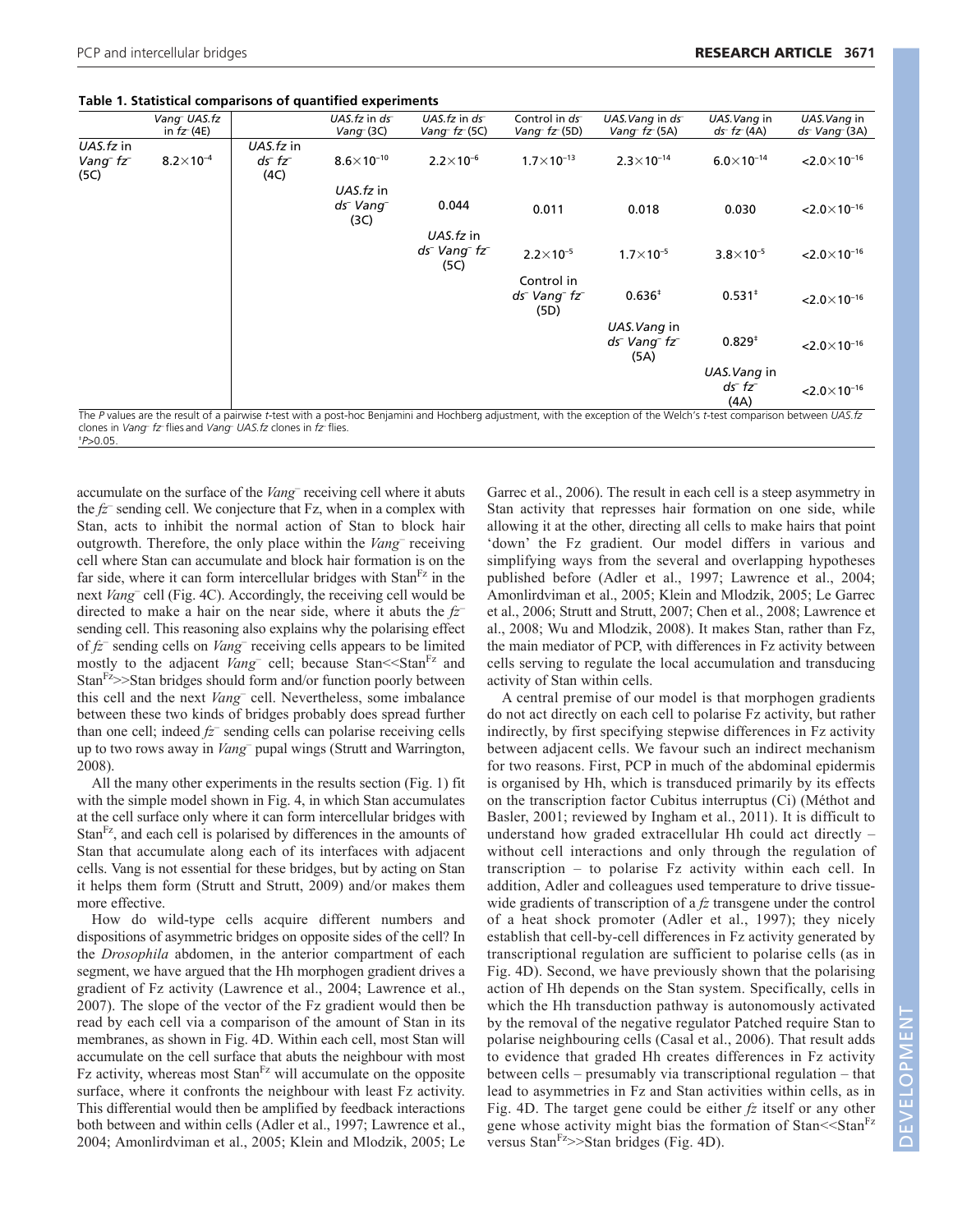![](_page_7_Figure_2.jpeg)

Fig. 4. The Stan system in PCP – a model. (A-C) The imagined disposition of Stan (blue), Fz (red) and Vang (green) proteins in sending (left) and receiving (middle and right) cells in three experiments. Stan, alone or in complex with Fz (StanFz), accumulates on the apical cell membrane only when engaged in asymmetric Stan<<Stan<sup>Fz</sup> or Stan<sup>Fz</sup>>>Stan bridges; otherwise, it dwells transiently on the apical surface before being endocytosed, as suggested by Strutt et al. (Strutt et al., 2011). Fz complexes with Stan to make Stan<sup>Fz</sup> that binds to Stan on the surface of abutting cells (the extracellular domain of the Stan molecule in the complex is shown in black to depict its altered state). Fz also blocks the hair-repressing activity of Stan (the latter is indicated by the blue inhibitory arrows, the thickness of the arrows reflects the number of Stan molecules not in complex with Fz, and hence able to repress hair outgrowth). Vang helps Stan form stable intercellular bridges with StanFz. (**A**) For *UAS.fz* clones in *Vang– fz–* flies, the only bridges that can form are StanFz>>Stan bridges between the *UAS.fz* sending cell and the abutting *Vang– fz–* receiving cell. Thus, higher amounts of Stan would accumulate on the left side of the *Vang– fz–* receiving cell than on the right side, repressing hair outgrowth on the left side, and biasing the cell to project its hair from the right side. No Stan<<Stan<sup>Fz</sup> or Stan<sup>Fz</sup>>>Stan bridges can form between this cell and the next *Vang– fz–* receiving cell to the right, limiting the polarising effect of the sending cell to only the abutting *Vang– fz–* receiving cell. (**B**) The situation for *UAS.fz* clones in *fz–* flies is similar to that in A, except that Vang is now present in the *fz–* receiving cell, helping to drive Stan in that cell to form stable bridges with Stan<sup>Fz</sup> on the sending cell. Thus, higher levels of Stan accumulate on the left side of the receiving cell than in A, resulting in a stronger polarising effect. (**C**) *fz– UAS.Vang* clones in *Vang–* flies create a confrontation between *fz–* sending cells and *Vang–* receiving cells. Such sending cells can form only Stan<<Stan<sup>Fz</sup> bridges with the abutting receiving cells; moreover, excess Vang in the sending cell will promote the formation of these bridges. Thus, large amounts of Stan<sup>Fz</sup>, which lack the capacity to repress hair formation, will accumulate on the left side of *Vang*– receiving cell. This first *Vang*– cell engages with a second *Vang*– cell on its right and could form both Stan<<Stan<sup>Fz</sup> and StanFz>>Stan bridges. Any Stan<<StanFz bridges that form between the first and second *Vang–* cells will locally repress hair outgrowth on the right side of first cell, biasing the hair on this cell to the left side and towards the *fz–* sending cell. (**D**) Control of Stan PCP by morphogen gradients. A morphogen gradient directs stepwise changes in the level of Fz activity from one cell to the next. The resulting differences in Fz activity between cells determine the number of Stan molecules in each cell that are engaged in asymmetric Stan<<Stan<sup>Fz</sup> bridges with each neighbour. This number should be highest along the interface with the neighbour with the most Fz activity, and lowest along the interface with the neighbour with least. Formation of such bridges stabilises both Stan and Stan<sup>Fz</sup>, on the apical cell surface, protecting them from endocytosis and recycling; these accumulations may be increased by intra- and intercellular feedbacks. Stan and Stan<sup>Fz</sup> have opposite effects on cell polarity on each side of asymmetric Stan<<Stan<sup>Fz</sup> bridges, repressing hair formation on the Stan side, while allowing it on the Stan<sup>Fz</sup> side – thus directing all cells to point hairs in the same direction, down the tissue-wide gradient of Fz activity.

## **Molecular observations on bridges and their implications**

Two staining experiments of Strutt and Strutt (Strutt and Strutt, 2008) provide further support for our model with respect to Stan<sup> $\le$ </sup>Stan<sup>Fz</sup> bridges. First, when *Vang*<sup>–</sup> clones are made in  $f\overline{z}$ <sup>–</sup> flies (generating patches of *Vang<sup>–</sup>*  $f\overline{z}$  cells within  $f\overline{z}$ <sup>–</sup> territory), a situation in which no Stan $\le$ Stan $F$ z bridges can form, there is no accumulation of Stan near or at the border between the clone and the surround – and indeed we now find no polarisation of the *fz–* cells across the clone border (genotype 4D in Fig. 1**)**. Second, and by contrast, when *fz–* clones are made in *Vang–* flies (generating patches of *Vang– fz–* cells within *Vang–* territory) Stan accumulates strongly along cell interfaces at the clone borders (Strutt and Strutt, 2008). Moreover, it is depleted from the cytoplasm of those cells of a clone that abut that border, indicating that Stan in *Vang– fz–* cells is accumulating at the apicolateral cell membrane where it can form stable intercellular Stan $<<$ Stan $Fz$  bridges. Previously, there was no evidence that this localisation of Stan within such *Vang– fz–* cells would polarise them (Strutt and Strutt, 2008). However, we now show that the *Vang– fz–* cells are polarised by their Fzexpressing neighbours (genotype 5C in Fig. 1**)**, and, also that the effect is reciprocal, their Fz-expressing neighbours are polarised in the same direction (genotype 3D in Fig. 1).

The molecular mechanisms by which Fz and Vang control the formation and activity of Stan bridges remain unknown. Consistent with a direct action of Fz on Stan, both in vivo and in vitro studies suggest a physical interaction between the two proteins (Chen et al., 2008; Strutt and Strutt, 2008). Thus,  $Fz$  might act in a Stan<sup>Fz</sup>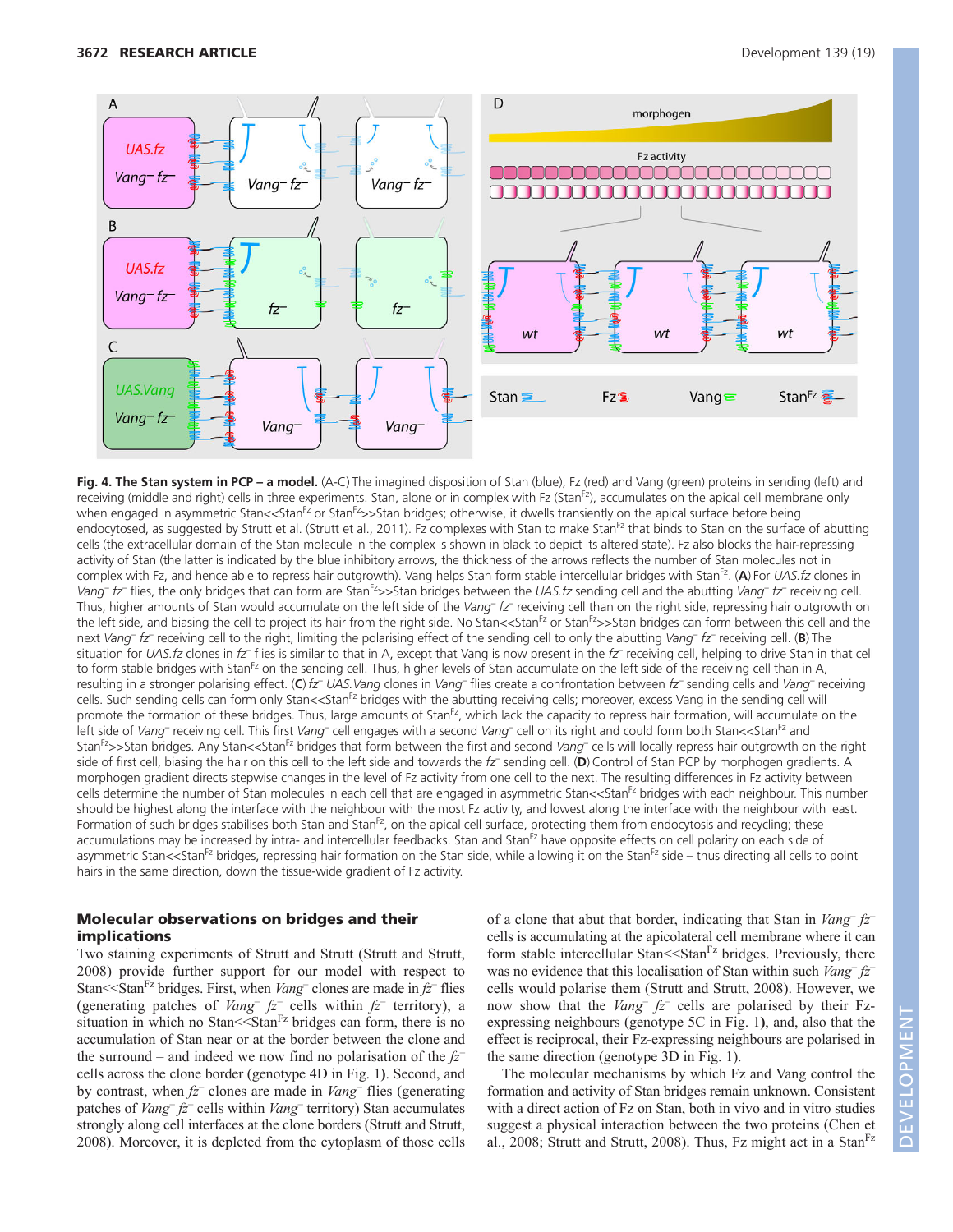complex to regulate both the bridging and transducing activities of Stan, as we have discussed. There is no comparable evidence in *Drosophila* for direct interactions between Vang and Stan. However, their mammalian counterparts have been shown to interact with each other (Devenport and Fuchs, 2008). But *Drosophila* Vang does interact directly with Pk (Jenny et al., 2003), while a different Pk-related protein, Espinas, appears to interact directly with Stan during neuronal development (Matsubara et al., 2011). Hence, Vang and Pk might form a cis-complex with Stan in epidermal cells, allowing Vang to act directly on Stan and help it form intercellular bridges with Stan<sup>Fz</sup>. Intriguingly, there is some evidence that Vang in one cell can interact directly with Fz in adjacent cells (Strutt and Strutt, 2008; Wu and Mlodzik, 2008). Such an interaction might enhance the capacity of Stan to bridge with  $Stan<sup>Fz</sup>$  by providing an additional binding surface between the two forms of Stan. Alternatively, Vang might affect the formation or stability of Stan<<StanFz bridges indirectly, consistent with evidence implicating it in the trafficking of proteins and lipids to the cell surface (Lee et al., 2003). For example, Strutt and Strutt have presented evidence that any Stan or Stan $F<sub>z</sub>$  on the cell surface that is not engaged in Stan<sup> $<<$ Stan<sup>Fz</sup> bridges is rapidly endocytosed</sup> and recycled to other sites on the cell surface (Strutt and Strutt, 2008; Strutt et al., 2011). Vang activity could bias this process in favour of Stan, thereby enhancing its capacity to form bridges with Stan<sup>Fz</sup>.

# **Parallels between the Stan and Ds/Ft PCP systems: a common logic?**

Our results point to parallels between the Stan and Ds/Ft systems of PCP. First, both systems depend on the formation of asymmetric intercellular bridges between two distinct protocadherin-like molecules. For the Ds/Ft system, these are the Ds and Ft proteins themselves (Matakatsu and Blair, 2004; Casal et al., 2006; Matakatsu and Blair, 2006); for the Stan system, we argue that these are two forms of Stan, either alone or in complex with Fz  $(Stan<sup>Fz</sup>)$ . Second, morphogens may organise both systems by driving the graded transcription of target genes to create opposing gradients of bridging molecules. For the Ds/Ft system, at least two such target genes have been identified: *ds* itself and *four-jointed* (*fj*), a modulator of Ds/Ft interactions (Zeidler et al., 1999; Casal et al., 2002; Strutt et al., 2004; Ishikawa et al., 2008; Brittle et al., 2010; Simon et al., 2010). For the Stan system, we inferred the existence of at least one such target gene induced by Hh (Casal et al., 2006). Third, for both systems, the two kinds of asymmetric bridges become distributed unequally on opposite faces of each cell, providing the information necessary to point all cells in the same direction. Thus for the Ds/Ft system, we proposed that different amounts of Ds-Ft heterodimers would be distributed asymmetrically in the cell (Casal et al., 2006) and this has been recently observed (Bosveld et al., 2012; Brittle et al., 2012). Similarly, for the Stan system, there is plenty of evidence showing that Stan, Fz and Vang are unequally distributed within each cell (reviewed by Strutt and Strutt, 2009). Finally, both systems have self-propagating properties: sharp disparities in Stan, Vang or Fz activity repolarise neighbouring cells over several cell diameters, even in the absence of the Ds/Ft system (Casal et al., 2006), and the same is true of sharp disparities in Ds or Ft activity in the absence of the Stan system (Casal et al., 2006). Thus, the Stan and Ds/Ft systems may share a common logic that links morphogen gradients via the oriented assembly of asymmetric molecular bridges and feedback amplification, to cell polarisation.

### **Acknowledgements**

We thank Xiao-Jing Qui for technical assistance, Bill Amos and Anthony Edwards for advice on statistics, Tülay Atamert for stock keeping, the Bloomington *Drosophila* Stock Center at Indiana University, and David Strutt for advice and discussion.

#### **Funding**

We thank the Wellcome Trust [WT086986MA] for welcome support. G.S. is an Investigator of the Howard Hughes Medical Institute. Deposited in PMC for release after 6 months.

#### **Competing interests statement**

The authors declare no competing financial interests.

#### **References**

- **Adler, P. N., Vinson, C., Park, W. J., Conover, S. and Klein, L.** (1990). Molecular structure of frizzled, a Drosophila tissue polarity gene. *Genetics* **126**, 401-416.
- **Adler, P. N., Krasnow, R. E. and Liu, J.** (1997). Tissue polarity points from cells that have higher Frizzled levels towards cells that have lower Frizzled levels. *Curr. Biol.* **7**, 940-949.
- **Adler, P. N., Charlton, J. and Liu, J.** (1998). Mutations in the cadherin superfamily member gene dachsous cause a tissue polarity phenotype by altering frizzled signaling. *Development* **125**, 959-968.
- **Amonlirdviman, K., Khare, N. A., Tree, D. R., Chen, W. S., Axelrod, J. D. and Tomlin, C. J.** (2005). Mathematical modeling of planar cell polarity to understand domineering nonautonomy. *Science* **307**, 423-426.
- **Axelrod, J. D.** (2001). Unipolar membrane association of Dishevelled mediates Frizzled planar cell polarity signaling. *Genes Dev.* **15**, 1182-1187.
- **Axelrod, J. D.** (2009). Progress and challenges in understanding planar cell polarity signaling. *Semin. Cell Dev. Biol.* **20**, 964-971.
- **Bastock, R., Strutt, H. and Strutt, D.** (2003). Strabismus is asymmetrically localised and binds to Prickle and Dishevelled during Drosophila planar polarity patterning. *Development* **130**, 3007-3014.
- **Bosveld, F., Bonnet, I., Guirao, B., Tlili, S., Wang, Z., Petitalot, A., Marchand, R., Bardet, P. L., Marcq, P., Graner, F. et al.** (2012). Mechanical control of morphogenesis by Fat/Dachsous/Four-jointed planar cell polarity pathway. *Science* **336**, 724-727.
- **Brittle, A. L., Repiso, A., Casal, J., Lawrence, P. A. and Strutt, D.** (2010). Fourjointed modulates growth and planar polarity by reducing the affinity of dachsous for fat. *Curr. Biol.* **20**, 803-810.
- **Brittle, A. L., Thomas, C. and Strutt, D.** (2012). Planar polarity specification through asymmetric subcellular localization of Fat and Dachsous. *Curr. Biol.* **22**, 907-914.
- **Casal, J., Struhl, G. and Lawrence, P. A.** (2002). Developmental compartments and planar polarity in Drosophila. *Curr. Biol.* **12**, 1189-1198.
- **Casal, J., Lawrence, P. A. and Struhl, G.** (2006). Two separate molecular systems, Dachsous/Fat and Starry night/Frizzled, act independently to confer planar cell polarity. *Development* **133**, 4561-4572.
- **Chae, J., Kim, M. J., Goo, J. H., Collier, S., Gubb, D., Charlton, J., Adler, P. N.** and Park, W. J. (1999). The Drosophila tissue polarity gene starry night encodes a member of the protocadherin family. *Development* **126**, 5421-5429.
- **Chen, W. S., Antic, D., Matis, M., Logan, C. Y., Povelones, M., Anderson, G. A., Nusse, R. and Axelrod, J. D.** (2008). Asymmetric homotypic interactions of the atypical cadherin flamingo mediate intercellular polarity signaling. *Cell* **133**, 1093-1105.
- **Das, G., Jenny, A., Klein, T. J., Eaton, S. and Mlodzik, M.** (2004). Diego interacts with Prickle and Strabismus/Van Gogh to localize planar cell polarity complexes. *Development* **131**, 4467-4476.
- **Devenport, D. and Fuchs, E.** (2008). Planar polarization in embryonic epidermis orchestrates global asymmetric morphogenesis of hair follicles. *Nat. Cell Biol.* **10**, 1257-1268.
- **Golic, K. G.** (1991). Site-specific recombination between homologous chromosomes in Drosophila. *Science* **252**, 958-961.
- **Gomes, J. E., Corado, M. and Schweisguth, F.** (2009). Van Gogh and Frizzled act redundantly in the Drosophila sensory organ precursor cell to orient its asymmetric division. *PLoS ONE* **4**, e4485.
- **Goodrich, L. V. and Strutt, D.** (2011). Principles of planar polarity in animal development. *Development* **138**, 1877-1892.
- **Gubb, D. and García-Bellido, A.** (1982). A genetic analysis of the determination of cuticular polarity during development in Drosophila melanogaster. *J. Embryol. Exp. Morphol.* **68**, 37-57.
- **Ingham, P. W., Nakano, Y. and Seger, C.** (2011). Mechanisms and functions of Hedgehog signalling across the metazoa. *Nat. Rev. Genet.* **12**, 393-406.
- **Ishikawa, H. O., Takeuchi, H., Haltiwanger, R. S. and Irvine, K. D.** (2008). Four-jointed is a Golgi kinase that phosphorylates a subset of cadherin domains. *Science* **321**, 401-404.
- **Jenny, A., Darken, R. S., Wilson, P. A. and Mlodzik, M.** (2003). Prickle and Strabismus form a functional complex to generate a correct axis during planar cell polarity signaling. *EMBO J.* **22**, 4409-4420.